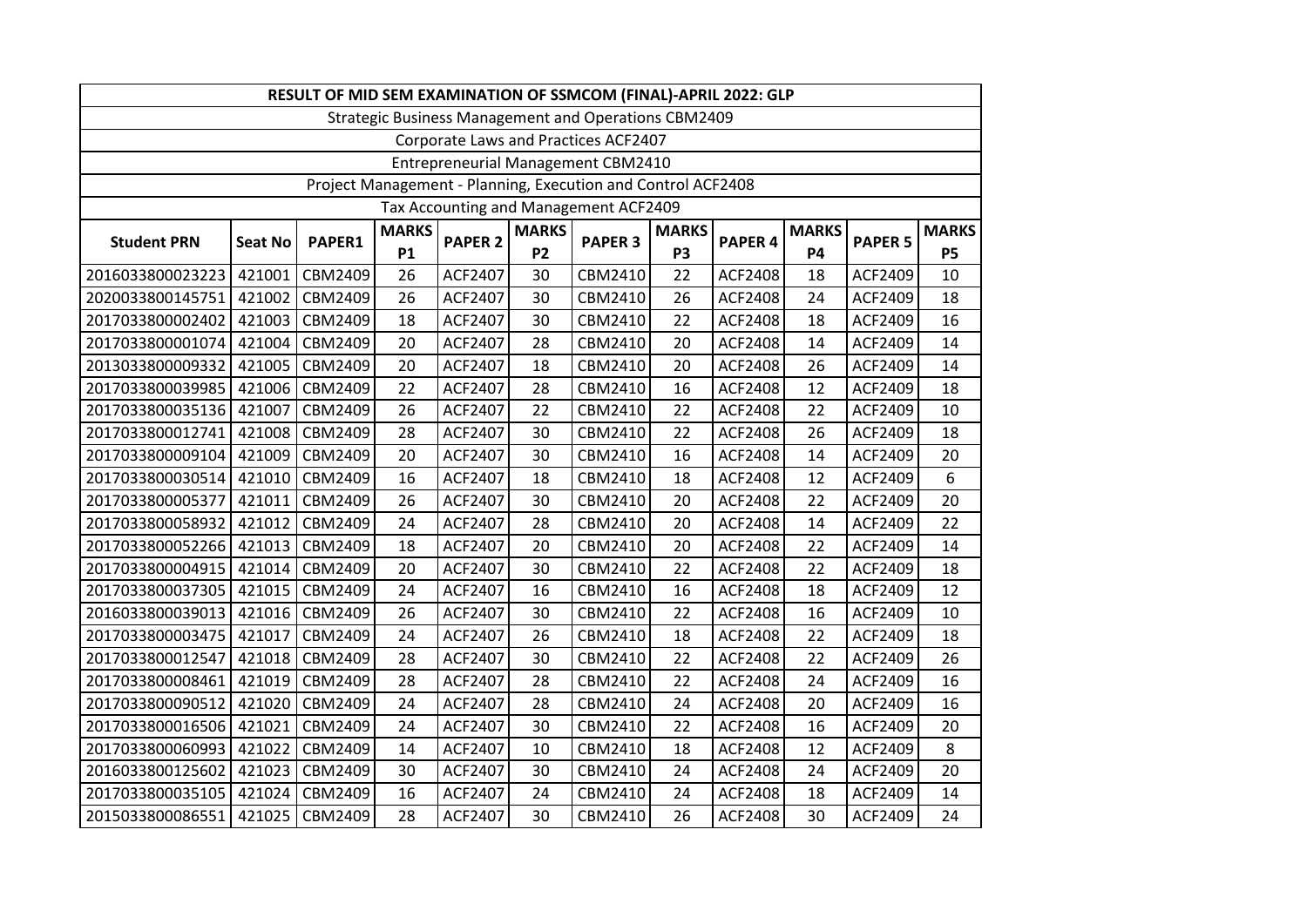| RESULT OF MID SEM EXAMINATION OF SSMCOM (FINAL)-APRIL 2022: GLP |                |         |              |                |                |                |              |                |              |                |              |
|-----------------------------------------------------------------|----------------|---------|--------------|----------------|----------------|----------------|--------------|----------------|--------------|----------------|--------------|
| Strategic Business Management and Operations CBM2409            |                |         |              |                |                |                |              |                |              |                |              |
| Corporate Laws and Practices ACF2407                            |                |         |              |                |                |                |              |                |              |                |              |
| Entrepreneurial Management CBM2410                              |                |         |              |                |                |                |              |                |              |                |              |
| Project Management - Planning, Execution and Control ACF2408    |                |         |              |                |                |                |              |                |              |                |              |
| Tax Accounting and Management ACF2409                           |                |         |              |                |                |                |              |                |              |                |              |
| <b>Student PRN</b>                                              | <b>Seat No</b> | PAPER1  | <b>MARKS</b> | <b>PAPER 2</b> | <b>MARKS</b>   | <b>PAPER 3</b> | <b>MARKS</b> | PAPER 4        | <b>MARKS</b> | <b>PAPER 5</b> | <b>MARKS</b> |
|                                                                 |                |         | <b>P1</b>    |                | P <sub>2</sub> |                | <b>P3</b>    |                | <b>P4</b>    |                | <b>P5</b>    |
| 2017033800055253                                                | 421026         | CBM2409 | 16           | ACF2407        | 14             | CBM2410        | 18           | <b>ACF2408</b> | 18           | ACF2409        | 20           |
| 2017033800007191                                                | 421027         | CBM2409 | 8            | ACF2407        | 30             | CBM2410        | 20           | ACF2408        | 10           | ACF2409        | 12           |
| 2017033800001414                                                | 421028         | CBM2409 | 30           | ACF2407        | 30             | CBM2410        | 22           | <b>ACF2408</b> | 16           | ACF2409        | 10           |
| 2017033800000917                                                | 421029         | CBM2409 | 24           | ACF2407        | 30             | CBM2410        | 22           | <b>ACF2408</b> | 16           | ACF2409        | 22           |
| 2017033800013156                                                | 421030         | CBM2409 | 22           | ACF2407        | 26             | CBM2410        | 20           | ACF2408        | 28           | ACF2409        | 16           |
| 2017033800015921                                                | 421031         | CBM2409 | 26           | ACF2407        | 28             | CBM2410        | 26           | ACF2408        | 22           | ACF2409        | 14           |
| 2017033800058971                                                | 421032         | CBM2409 | 26           | ACF2407        | 30             | CBM2410        | 26           | <b>ACF2408</b> | 26           | ACF2409        | 24           |
| 2017033800019161                                                | 421033         | CBM2409 | 16           | ACF2407        | 30             | CBM2410        | 20           | ACF2408        | 26           | ACF2409        | 26           |
| 2017033800043913                                                | 421034         | CBM2409 | 26           | ACF2407        | 30             | CBM2410        | 22           | ACF2408        | 26           | ACF2409        | 14           |
| 2017033800043766                                                | 421035         | CBM2409 | 28           | ACF2407        | 28             | CBM2410        | 16           | ACF2408        | 20           | ACF2409        | 16           |
| 2017033800021152                                                | 421036         | CBM2409 | 28           | ACF2407        | 26             | CBM2410        | 20           | ACF2408        | 14           | ACF2409        | 24           |
| 2017033800013597                                                | 421037         | CBM2409 | 18           | ACF2407        | 28             | CBM2410        | 18           | <b>ACF2408</b> | 24           | ACF2409        | 20           |
| 2017033800011327                                                | 421038         | CBM2409 | 26           | ACF2407        | 26             | CBM2410        | 20           | ACF2408        | 20           | ACF2409        | 20           |
| 2017033800039946                                                | 421039         | CBM2409 | 24           | ACF2407        | 30             | CBM2410        | 24           | ACF2408        | 22           | ACF2409        | 20           |
| 2017033800091113                                                | 421040         | CBM2409 | 24           | ACF2407        | 30             | CBM2410        | 20           | ACF2408        | 22           | ACF2409        | 22           |
| 2020033800145511                                                | 421041         | CBM2409 | 22           | ACF2407        | 30             | CBM2410        | 24           | <b>ACF2408</b> | 18           | ACF2409        | 16           |
| 2015033800039863                                                | 421042         | CBM2409 | 20           | ACF2407        | 28             | CBM2410        | 22           | ACF2408        | 20           | ACF2409        | 20           |
| 2017033800011714                                                | 421043         | CBM2409 | 20           | ACF2407        | 30             | CBM2410        | 16           | ACF2408        | 20           | ACF2409        | 18           |
| 2017033800018173                                                | 421044         | CBM2409 | 26           | ACF2407        | 28             | CBM2410        | 20           | <b>ACF2408</b> | 16           | ACF2409        | 14           |
| 2017033800038943                                                | 421045         | CBM2409 | 22           | ACF2407        | 30             | CBM2410        | 22           | ACF2408        | 20           | ACF2409        | 20           |
| 2016033800059451                                                | 421046         | CBM2409 | 24           | ACF2407        | 30             | CBM2410        | 26           | ACF2408        | 26           | ACF2409        | 20           |
| 2017033800020783                                                | 421047         | CBM2409 | 22           | ACF2407        | 30             | CBM2410        | 24           | ACF2408        | 26           | ACF2409        | 12           |
| 2017033800012756                                                | 421048         | CBM2409 | 16           | ACF2407        | 30             | CBM2410        | 22           | ACF2408        | 24           | ACF2409        | 24           |
| 2017033800041141                                                | 421049         | CBM2409 | 24           | ACF2407        | 26             | CBM2410        | 18           | <b>ACF2408</b> | 16           | ACF2409        | 14           |
| 2017033800006856                                                | 421050         | CBM2409 | 24           | ACF2407        | 26             | CBM2410        | 24           | ACF2408        | 26           | ACF2409        | 20           |